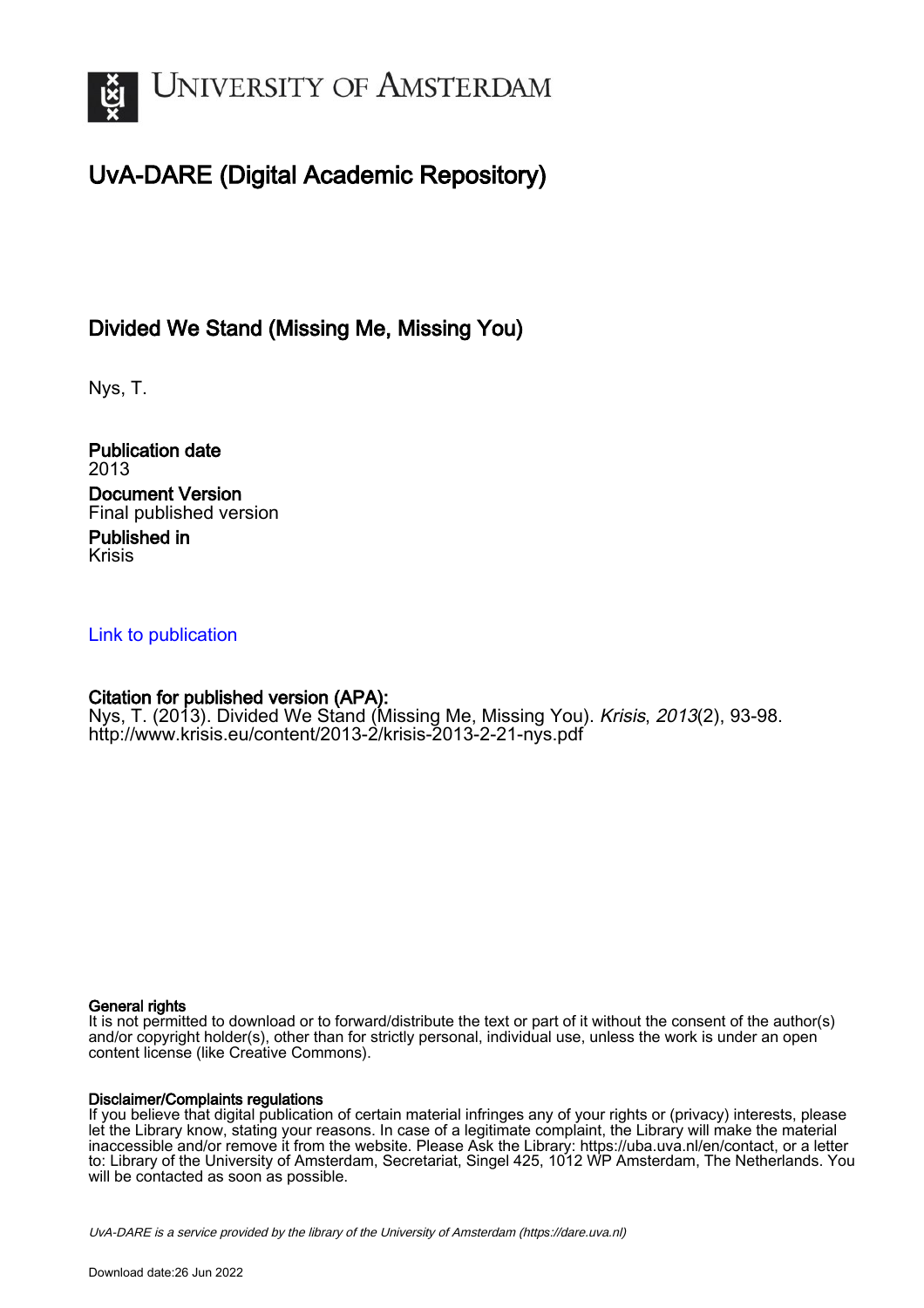Journal for contemporary philosophy

#### THOMAS NYS

DIVIDED WE STAND (MISSING ME, MISSING YOU)

Krisis, 2013, Issue 1 www.krisis.eu

If I should ever be pressed to explain what a philosopher is, I would probably take Pieter as an exemplar. So that, rather than giving some definition, I would just (if I could) point at him and say: 'Now, there is a philosopher!' For what is essential, I believe, is a certain attitude, a 'love' or 'affection' for knowledge and wisdom. A philosopher should thirst for knowledge, crave it, seek its company, be devoted to it, absorb it, render it his own, and pass it on. I am not a close friend of Pieter, just a fairly recent colleague. But that he has this peculiar 'passion' and quality – this I know for sure.

Given Pieter's broad taste and appetite for knowledge, it is only natural that we share some common figures of interests, most notably, Harry Frankfurt and Theodore Dalrymple. This last figure, however, has lost my interest. So much so, that I consider it a waste of paper even to criticize him. No doubt, Pieter would disagree, for his love for knowledge cloaks all thinkers with equal compassion. Unfortunately, my love sometimes runs out.

Let us therefore stick to Frankfurt. I would like to take this opportunity to comment upon one of the most essential and intriguing phenomena in moral psychology that he has described: the condition of ambivalence. I would even say that those who are able to give an adequate account of what ambivalence amounts to and how we, as individuals, can cope and overcome deep ambivalence would come close to solving the problem of selfhood and identity. Or so I hope to *suggest* in this short contribution, a contribution that is short enough so that I don't need to substantiate this provocative claim…

Ambivalence as excess – So, what is ambivalence according to Frankfurt? That seems easy. Here are some relevant passages:

'People are sometimes ambivalent. That is, they are sometimes in part opposed to a motivational tendency with which they are also in part identified. […] An ambivalent person is simultaneously on both sides of the struggle within himself. His will itself is divided […]' (Frankfurt, 1999: 138).

'Now I want to consider a somewhat different, but still analogous, type of psychic instability or conflict. I shall call it "ambivalence". Here what is divided is neither a person's reason nor his affects, but his will. Insofar as someone is ambivalent, he is moved by incompatible preferences or attitudes regarding his affects or his desires or regarding other elements of his psychic life. This volitional division keeps him from settling upon or from tolerating any coherent affective or motivational identity. It means that he does not know what he really wants' (Frankfurt, 1999: 98-99).

'It has to do with the possibility that there is no unequivocal answer to the question of what the person really wants, even though his desires so form a complex and extensive hierarchical structure. There might be no unequivocal answer, because the person is ambivalent with respect to objects he comes closest to really wanting: In other words, because, with respect to that object, he is drawn not only toward it but away from it too' (Frankfurt, 1988: 165).

Ambivalence is a state of not knowing what to love or care about, but this is so because one loves (or cares about) something and doesn't love (or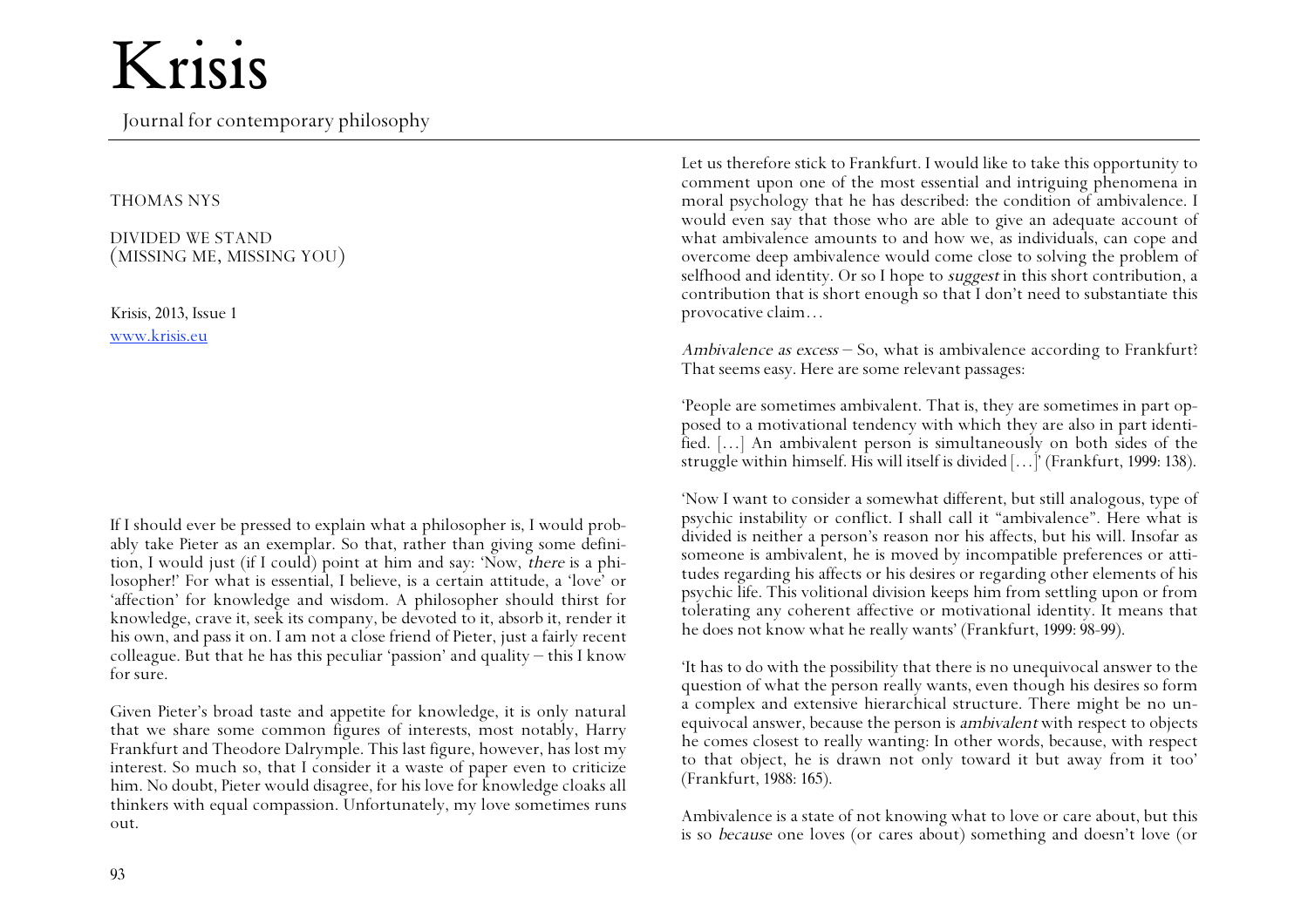care about) the very same thing at the very same time. This poses a fundamental problem for agency. Love or care, on Frankfurt's account, provides the necessary ground for orientation, for genuine action. One is active to the extent that one can guide or control one's 'actions' in conformity with what one cares about. If one 'acts' on a desire that doesn't correspond, or isn't in line, with what one most fundamentally cares about, one is rendered a *passive* bystander. Therefore, if there is uncertainty about what you love or care about, the precondition for agency crumbles. What we lose under ambivalence is a standpoint, and therefore genuine conflict becomes impossible. With first-order desires pulling us in different directions, we no longer know which one of these should win, and when, conversely, we would lose. In fact, due to over-identification, each victory would be a loss (Frankfurt, 1999: 138).

Now, Frankfurt defines ambivalence in contrast to wholeheartedness. This image, however, suggests that ambivalence is about half-heartedness, but that is a misleading picture. Ambivalence, as I see it, is the result of an excess of heart. This makes sense, given that on Frankfurt's own view, one can make oneself whole again by giving up on a certain part. There is too much 'self' in case of ambivalence. We suffer from over-identification, an abundance of 'who we are'. So much so, that we get in our own way.

Examples of ambivalence – When ambivalent, we simultaneously love and do not love a particular object: we care about it and yet we don't. This is hard to understand. In fact, it is impossible, for to love something is to love it. Not loving it, therefore, seems to require a different ground or source. Since, according to Frankfurt, reasons are the result of caring about something, ambivalence requires a second object of love or care. For instance, when we love a person, our ambivalence with regard to this love would have to come from another, different, object of care (e.g. our health or freedom). Frankfurt, however, distinguishes two cases, a wavering ambivalence toward one object, and a conflict between cares (Frankfurt, 1988: 165). Yet, he cannot account for the first without it being an instance of the other. This is so because one's 'reserve' or 'hesitation' that moves one to not-loving a certain object is not a matter of mere psychic, raw repulsion, but something one is identified with. This requires that it is rooted in care or love.

Journal for contemporary philosophy Thomas Nys – Divided We Stand (Missing Me, Missing You)

Now, on many occasions, we have a conflict of interests or desires. We want to go to a birthday party and we want to stay at home and read a book. In fact, it is because we want to finish the book that we don't want to go to the party, and it's because we want to go to the party that we don't want to stay at home. This is different from the conflicts between first-order desires that Frankfurt described in his famous piece on 'Freedom of the Will and the Concept of a Person'. The unwilling addict both wants to smoke and wants to quit, but he does not identify with both, whereas in the birthday party/book case we do. So is that a good example of ambivalence?

It seems not. Frankfurt denies the label of 'ambivalence' to contingent conflicts (Frankfurt, 1999: 99) and in the party/book scenario there is a contingent conflict between two competing desires. Therefore, we should settle on what we like to do now, with the possibility of satisfying the other desire later.<sup>1</sup> In fact, in this particular case, the fact that I could finish the book at any other time could prompt me to go to the birthday party, which, after all, only takes place once a year. Sometimes, however, there is no real chance of 'making up' and 'taking rain cheques': pursuing a career or 'choosing' a partner may be something that precludes alternative options. If we do not seize on the opportunity now, it may be too late. Yet, even in such cases we should say that the conflict is contingent (it need not arise) and that the wholehearted love for object A does not preclude the wholehearted love for B. You may be perfectly 'in love' with one career but regret that it conflicts with your, again perfect, love for another. Overcoming such unfortunate conflicts is and should be a matter of prioritizing.2 It is about figuring out what one loves or cares about most.

But there is a different type of ambivalence that seems to refute such a solution. Frankfurt mentions the predicament of Agamemnon being torn between the love for his daughter and his country (Frankfurt, 1999: 139). Of course, there is contingency here as well: it is a set of some very peculiar and particular circumstances that accounts for Agamemnon's dilemma. Normally (and logically), these objects of affection do not conflict. So, the non-contingency should be cashed out differently. Here is a hint at what it could amount to: his wholehearted love for his daughter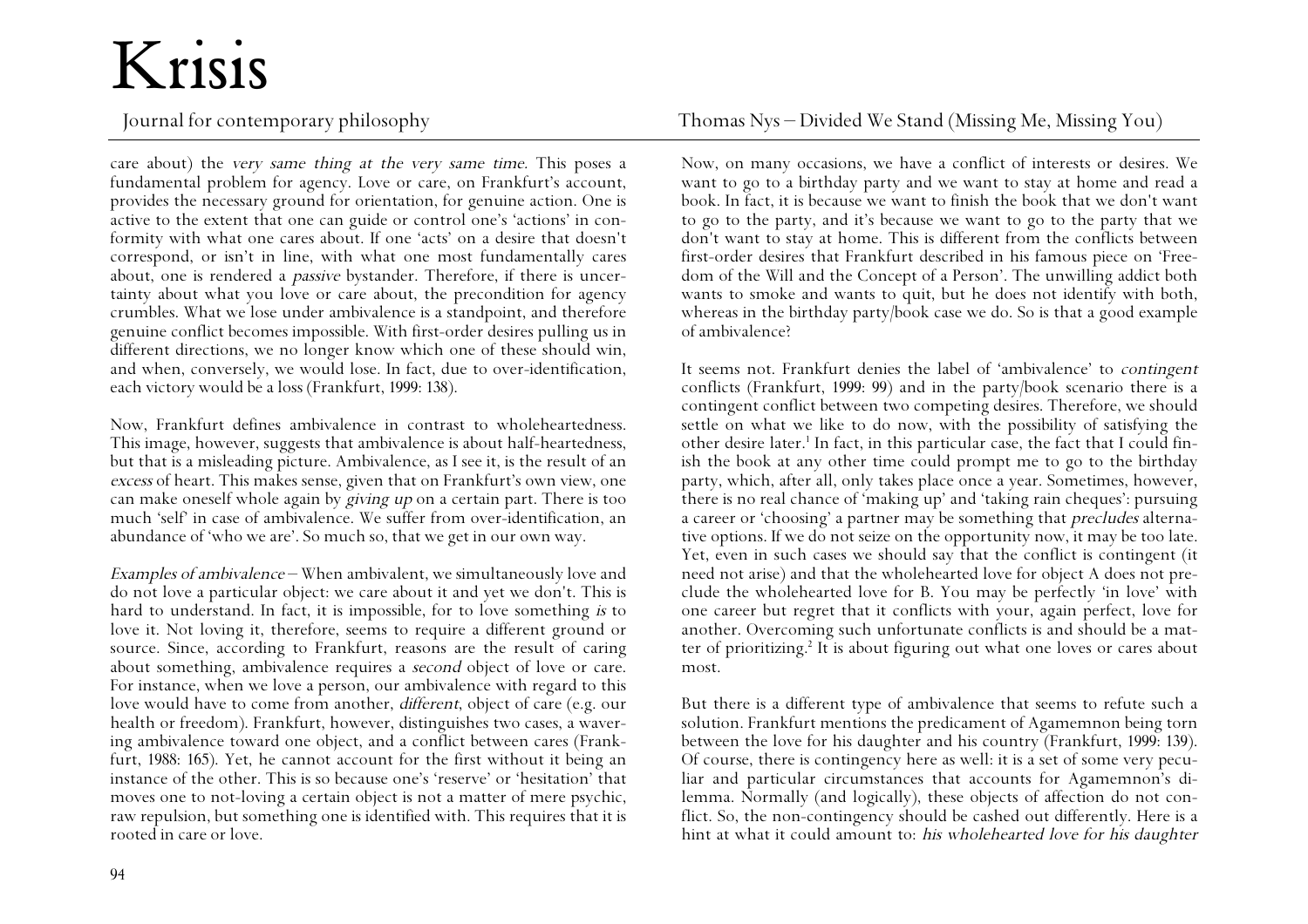precludes his wholehearted love for his country. Loving his daughter makes it impossible for him to wholeheartedly love his country (and vice versa). My choosing to go to the birthday party does not detract from my wholehearted love for reading books, whereas Agamemnon's wholehearted commitment to his country would *contradict* a similar commitment to his daughter.

If we imagine what such a conflict would look like form the inside, we understand that Agamemnon is truly stuck. His problem is precisely that he cannot prioritize. Why not? Frankfurt's conceptual toolbox offers a neat explanation for this: Agamemnon experiences 'volitional necessity'3 on both sides of the conflict. To give up his daughter is simply unthinkable. And the same goes for letting down his country. He has reached the boundaries, the contours of his will, of his (conative) identity. Agamemnon, as a father and as a statesman, cannot go on. In Frankfurt's dramatic terms, his story ends here: there is no sequel.

However, even more puzzling than the fact that there is a clear sequel to the Agamemnon story (the one in which he gets murdered by his wife Clytemnestra), is the vexing question of how it is indeed possible for Agamemnon to break free from the deadlock of deep ambivalence. Frankfurt, in my view, just offers us a picture of what this 'solution' should look like, rejecting one object of care and wholeheartedly embracing the other, but he does not tell us how Agamemnon could ever 'get' to that point. Volitional necessity makes it impossible for a person to transgress the contours of her 'self': there are certain things that she cannot bring herself to do. Since ambivalence occurs at the level of care or love, and given the fact that care or love is the ground for agency, an agential stalemate is unavoidable. What reason could Agamemnon ever have to decide in favour of his country when his love for his daughter is absolute, i.e. yields volitional necessity and absolute reasons to the contrary? We can only make sense of it by stipulating that his love, apparently, wasn't that strong, and that 'necessity' left room for negotiation. For Agamemnon, the unthinkable proved to be thinkable, after all. Yet, what is missing from Frankfurt's account is an analysis of how such a transition – from ambivalent to wholehearted – could come about.4 Even more seriously: we can only make sense of what it means to overcome ambivalence, by denying that it was a

genuine case of (deep) ambivalence in the first place. (The only good example of deep ambivalence would be Sophie Zawistowstka facing 'Sophie's Choice' where it is clear that she is forced to make a decision and that this decision means the end of her. She does not overcome or solve her ambivalence; she is torn apart by it.)

Ambivalence as a disease of the will – Some have maintained that Frankfurt exaggerates in calling ambivalence a 'disease of the will' (Frankfurt 1999: 100). Surely, ambivalence is part-and-parcel of everyday life and, secondly, being ambivalent from time to time is considered especially healthy. Now, Frankfurt fully acknowledges that a state of ambivalence is quite common (Frankfurt, 1999: 107), but he remains firm on the idea that it is a 'disease'.

David Velleman famously takes the example of the Rat Man to show that the latter's 'wholeheartedness' – identifying exclusively with his love (and not his hatred) for his father – is typically *unhealthy*, resulting in neurotic behaviour (Velleman, 2002: 101-4). The way towards a healthy psychological make-up is to let these ambivalent feelings and attitudes 'mingle with' each other and to recognize oneself as ambivalent on these matters (Velleman, 2002: 103). Susan Wolf, for her part, considers herself ambivalent about ambivalence (Wolf, 2002: 239). For her, autonomy has to do with an orientation toward the True and the Good, so that, should the Good be divided over two objects that are worth caring about, this should be reflected by ambivalence in the subject's mind (i.e., against the monomaniac's rigid concern for psychic purity).

With regard to Velleman, Frankfurt himself offers a knock-down refutation of the Rat Man example. For sure, Frankfurt says, the Rat Man's wholeheartedness is pathological, but this is due to his *repression*, not his wholeheartedness. In fact, his predicament makes clear that he suffers from ambivalence, where one side of the conflict is repressed. Moreover, Frankfurt agrees that the Rat Man should come to terms with this ambivalence but not by means of an easy 'mingling' of conflicting feelings and attitudes (by opening up the floodgates of our subconscious and let the hate be watered down by love…). The Rat Man, for his part, should figure out on what part of the conflict he stands. There is no such thing as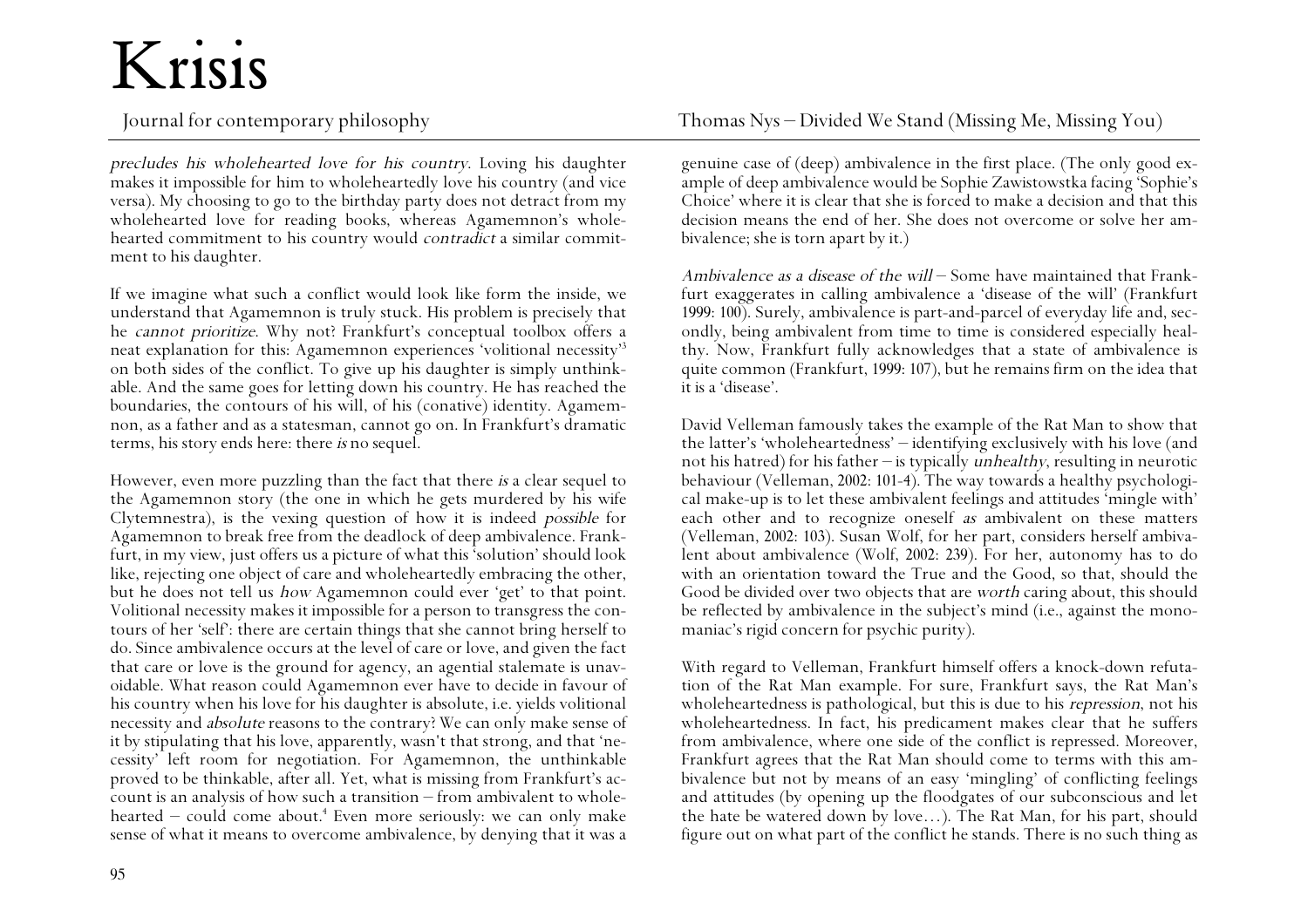'accepting one's ambivalence' for that would be akin to accepting contradictory beliefs: it is impossible. Ambivalence, at most, is a starting point: it presents us with a problem that *needs to be solved.*<sup>5</sup>

With regard to Wolf, the reply is that ambivalence – in and of itself – is not healthy, but a disease. The idea that we should sometimes be ambivalent is a moral 'should', and this does not invalidate the normative 'should' that Frankfurt deems far more essential. We, from a first-personal perspective should strive for wholeheartedness, for it is better *for us* – ceteris paribus – to avoid ambivalence. Indeed, the result is that we could be wholehearted immoral beings, but this does not tell against the validity of Frankfurt's moral psychology. In fact, it has the clear advantage of us being able to hold such wholehearted 'moral pigs' deeply responsible for their actions.

Both Velleman's and Wolf's attempts fail to the extent that there is no easy way of maintaining that we should 'accept' or 'embrace' our ambivalence. It haunts us.

Troublesome selves – So we are faced with a problem. How could we ever overcome deep ambivalence? How, could we do that? And what is left of us when we 'succeed'? On the one hand, we could take the fact that people overcome instances of deep ambivalence at face value (thereby denying that ambivalence is essentially something that cannot be overcome) and suggest that there is a 'self' over and above this conflict in terms of essential cares. It is this self that ultimately strikes a balance or cuts the Gordian knot. It is this self that is unifying across all potential conflicts and that pulls together whatever pulls us apart. But who is this self? Is it our fundamental commitment to the laws and principles of practical reason (Korsgaard, 2009)? But how could the Categorical Imperative ever help and unite Sophie in her dreadful decision?6 Is it the storyteller inside that, through weaving an autobiographical narrative, brings coherence and continuity in an otherwise fractured and dispersed hodgepodge of scenes (Schechtman, 1996)? Although this might be possible in retrospect (e.g. Agamemnon making sense of who he is post factum), it is deeply mysterious how and on what grounds the story should or could continue for the protagonist steeped in deep ambivalence. Deep ambivalence, in this regard, seems the proverbial equivalent of writer's block.

Journal for contemporary philosophy Thomas Nys – Divided We Stand (Missing Me, Missing You)

On the other hand, we should just emphasize that we are the conflict, that in Frankfurt's neo-Freudian terms the 'self' is not one faculty, but something that arises at the intersection of conflicting claims and complexes. Nomy Arpaly and Timothy Schroeder may be right in saying:

'We agents are not our judgments, we are not our ideals for ourselves, we are not our values, we are not our univocal wishes; we are complex, divided, imperfectly rational creatures, and when we act, it is as complex, divided, imperfectly rational creatures that we do so. We are fragmented, perhaps, but we are not some one fragment. We are whole' (Arpaly and Schroeder, 1999: 184-5).

Split between what we are (our psychic 'raw material'), who we are (the way we conceive of ourselves), and who we want to be (a projected selfimage), we somehow stand divided. I like this image. But, admittedly, I like it because its claim to complexity and messiness seems to suggest that there's no need for any clear answers. Hiding behind complexity, however, strikes me as a cowardly evasion. If this is the self, then what does it do? Is it the supervening froth on stormy waves? What determines its dynamics? How is autonomy possible? The picture elucidates as much as it obscures.

Concluding note  $-$  Ambivalence tests the self under extreme conditions by pushing it towards its breaking point. This is an interesting experiment because it should allow us to pinpoint the piece, part, glue or tie that is supposed to hold it together. But so far, all I have seen is either an intact self or its shattered remains. Somehow, I always seem to miss the relevant transition and that's a shame because, that way, I always miss my 'self'. And I miss yours too.

Thomas Nys is Assistant Professor of Ethics and Political Philosophy at the capacity group Philosophy & Public Affairs, Department of Philosophy, University of Amsterdam.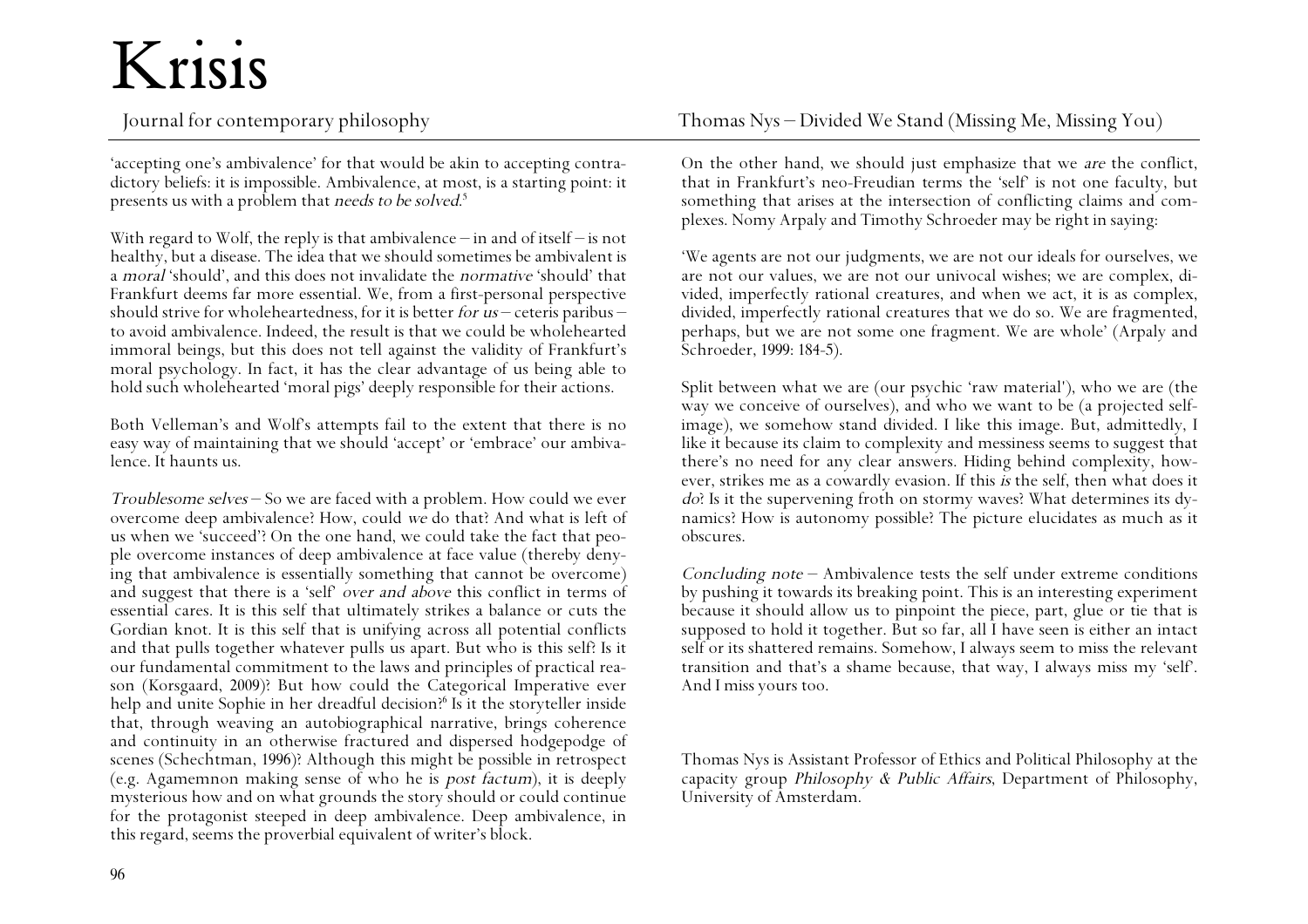## Krisis<br>Journal for contemporary philosophy

References

Arpaly, N. and T. Schroeder (1999) 'Praise, Blame and the Whole Self', Philosophical Studies 93, 161-188.

Frankfurt, H. (1988) 'Identification and Wholeheartedness' In: H. Frankfurt The Importance of What We Care About. Cambridge: Cambridge University Press, 159-176.

Frankfurt, H. (1999) 'The Faintest Passion'. In: Necessity, Volition, and Love, Cambridge: Cambridge University Press, 95-107.

Frankfurt, H. (1999) 'On the Necessity of Ideals'. In: H. Frankfurt Necessity, Volition, and Love Cambridge: Cambridge University Press, 108-116.

Frankfurt, H. (1999) 'Autonomy, Necessity, and Love'. In: H. Frankfurt Necessity, Volition, and Love Cambridge: Cambridge University Press, 129- 141.

Frankfurt, H. (1999) 'On Caring'. In: H. Frankfurt Necessity, Volition, and Love Cambridge: Cambridge University Press, 155-180.

Korsgaard, C. (2009) Self-Constitution. Agency, Identity, and Integrity. Oxford: Oxford University Press.

Sartre, J-P. (2007) Existentialism is a Humanism. Oxford: Oxford University Press.

Schechtman, M. (1996) The Constitution of Selves. New York: Cornell University Press.

Velleman, D. (2002) 'Identification and Identity' In: S. Buss and L. Overton (eds.) Contours of Agency. Essays on Themes from Harry Frankfurt. Massachusetts: MIT Press, 91-123. Thomas Nys – Divided We Stand (Missing Me, Missing You)

Wolf, S. (2002) 'The True, the Good, and the Loveable'. In: S. Buss and L. Overton (eds.) Contours of Agency. Essays on Themes from Harry Frankfurt. Massachusetts: MIT Press, 227-244.

This work is licensed under the Creative Commons License (Attribution-Noncommercial 3.0). See http://creativecommons.org/licenses/by-nc/3.0/nl/deed.en for more information.

1 Frankfurt mentions a choice between going to a concert and helping a friend. He then says that it could be the case that you really care about going to the concert and yet assign far greater importance to helping your friend (Frankfurt, 1999: 160-1).

 $\overline{a}$ 

2 '[Wholeheartedness] is compatible with his also being wholehearted with respect to other psychic elements, which contingently (i.e., due to particular circumstances) conflict with these and are more important to him. […] Being wholehearted with respect to one element is consistent with assigning a higher priority to another' (Frankfurt, 1999: 103).

<sup>3</sup> '[Volitional necessities] limit the possibilities that are open to his will, that is, they determine what he cannot will and what he cannot help willing. Now the character of a person's will constitutes what he most centrally is. Accordingly, the volitional necessities that bind a person identify what he cannot help being. […] The boundaries of his will define his shape as a person.' (Frankfurt, 1999: 114).

4 Interestingly, Robert Kane describes this transition from a third-person perspective, focusing on the neurological processes underlying the phenomenological stand-off. On his account, the outcome of these conflicting processes is undetermined (or underdetermined), thereby agreeing that, for a first-person standpoint, there is no reason why one option should prevail over the other. Only when the outcome is reached, we can say that this decision is not alien to the person because she was identified with both options.

5 'Is it possible to be satisfied with ambivalence? A person may certainly come to accept the fact that he is ambivalent as unalterable. It seems to me, however, that it is not a fact